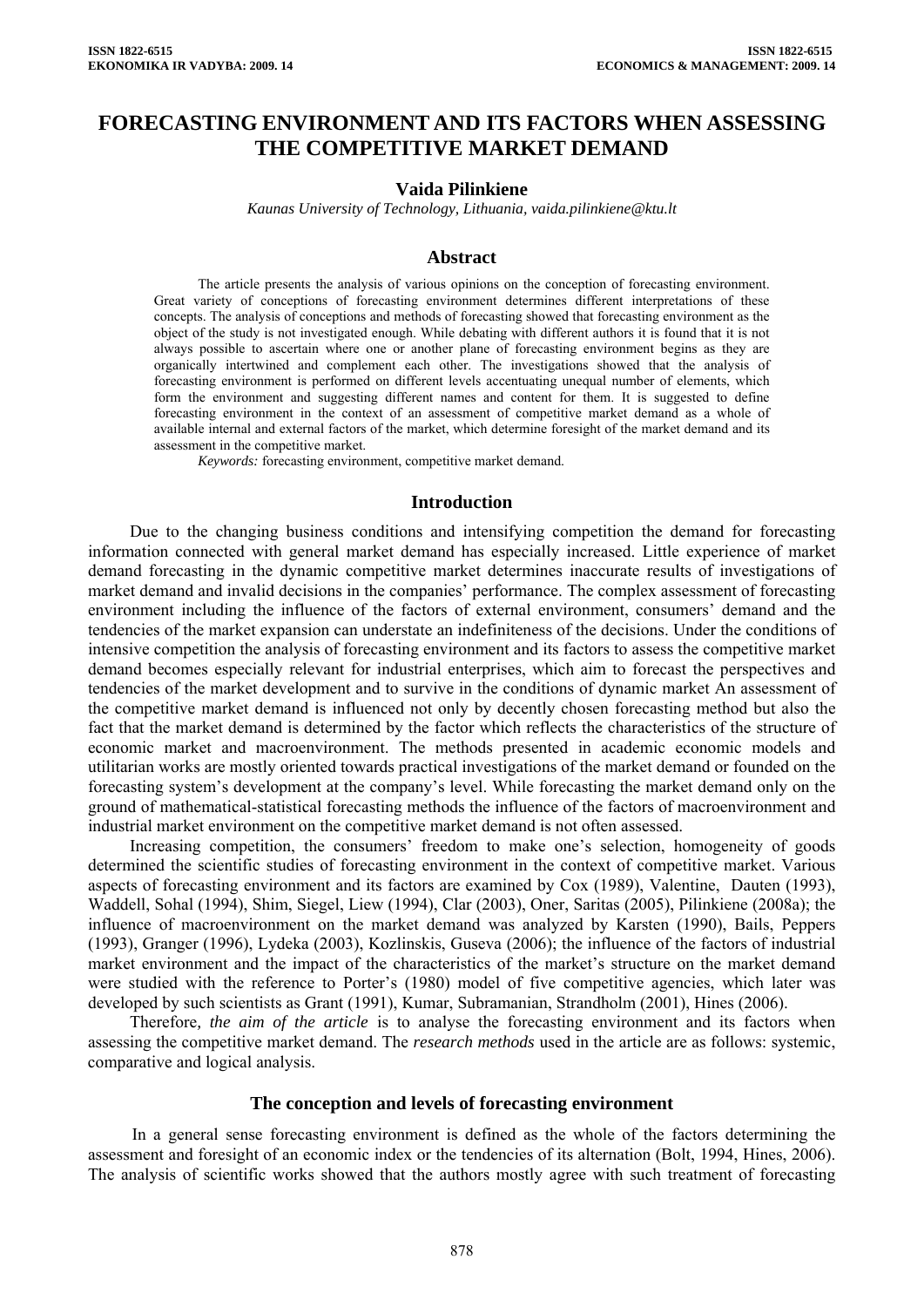environment but the analysis of environment itself is performed on different planes, accentuating unequal number of elements, which form the environment and giving them different names and content.

Some authors (Grant, 1991, Pride, Ferrel, 1993, Clar, 2003) divide forecasting environment up into internal and external. In the literature an internal environment is almost unanimously treated as all available recourses of the companies (human, financial, material) and the results of the performance obtained from production, realization, financial and other operations. Internal or microeconomic environment is a personified phenomenon, that is to say microeconomic environment of each participant of economy is different and depends on (Lydeka, 2003):

- Strategic purposes of the business;
- The potential of businessman and his team;
- The chosen sphere of work;
- The chosen form of business organization and administrative system;
- Capability to adapt to macroenvironment.

Whereas, the treatments of the components of external forecasting environment suggested in economic literature are different. According to Wilson (1998) it seems to be purposefully to mark the two planes of external forecasting environment:

- 1. Macroenvironment, i.e. the factors, which influence all economic subjects performing in the market. Macroenvironment includes economic, political-juridical, social-cultural, technologicalscientific, natural factors;
- 2. Industrial market's environment, i.e. the factors, which are typical for a particular market or a branch of economy, where the company performs. Industrial market's environment usually includes rivals, suppliers, consumers.

Macroenvironment is not obviously the mechanical summation of microenvironments of the subjects of economy. It is emphasized in economic literature that the participants of economy do not control the macroenvironment directly but they determine variability of its parameters. The modern macroenvironment influences the particular operations of the subjects of economy and the results of economical performance, also the market demand, and, on the contrary, the present activity of the subjects of economy can affect the formation of future macroenvironment.

Grant (1991) suggests dividing external forecasting environment into social and practical ones. In this case the names of the components of external environment are different, though their content is almost identical comparing with the planes of external environment presented by Wilson (1998).

Oner, Saritas (2005) suggests modifying such treatment of external forecasting environment including an additional plane of an environment of the company's performance, which consists of the factors directly connected with the components of industrial market's environment accentuated by Wilson, i.e. with consumers, suppliers, rivals. Besides, it is suggested to analyze additionally the impact of employees and creditors as the factors of internal environment on forecasting environment.

Pride, Ferrel (1993) present quite original interpretation of forecasting environment. They divide the environment into four types: distal, common, competitive and practical. The authors define the distal environment as that part of the factors, which have little impact on the demand being forecasted, whereas, the common environment includes the political, economic, social, juridical factors which are traditionally attached to macroenvironment. The disadvantage of this attitude is that it often seems to be unclear what elements and factors concretely form the distal environment.

Bolt (1994) suggests analyzing forecasting environment in detail. According to this author forecasting environment should include five levels (figure 1) emphasizing the total impact of their interaction on the company. Bolt (1994) maintains that international, economic, and consumers' environments are named as the whole of the factors having the secondary impact on the market demand forecasting in the competitive market. Whereas, industrial or market environment is interpreted as the plane of forecasting environment of primary impact. Such conception really capacitates to disassociate from unimportant factors of forecasting environment and to make forecasting easier though at the same time stimulates looking for the mechanism which would enable to select the most important factors of demand.

It should be noted that it is not always possible to ascertain where one or another plane of forecasting environment begins: they are organically intertwined and complement each other. Some authors (Neall, Haslam, 1994) suggest analyzing forecasting environment in a broad and narrow sense without dividing them into separate planes. In the first case it is supposed that the whole external world, except the factors of demand, which are determined by companies' performance influence the competitive market demand. It is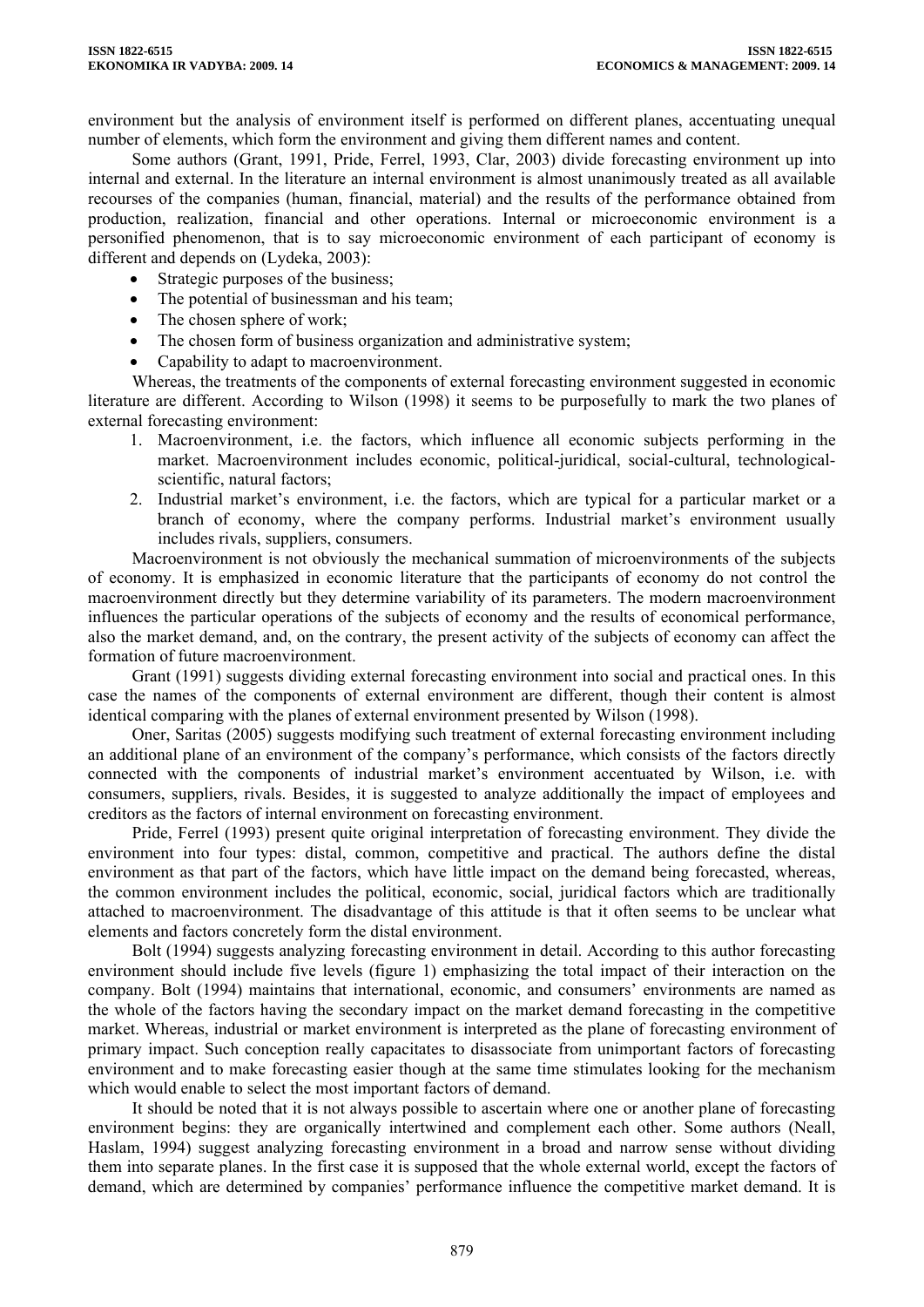necessary to point out that from the viewpoint of forecasting such a broad analysis of forecasting environment might be unproductive.



**Figure 1.** Forecasting environment according to Bolt (1994)

To analyze an external forecasting environment on it is supposed to be purposefully to follow the planes of forecasting environment, which were accentuated by Wilson (1998) as their content includes the elements of forecasting environment suggested by other authors and at the same time they research an external forecasting environment rather thoroughly.

# **The factors of forecasting environment**

While analyzing forecasting environment it is important to assess the complex impact of the factors of macroenvironment and industrial market on the market demand and their variability rate in the competitive market (Pilinkiene, 2008b). The recommended attitude is that one when the treatment of forecasting environment allows to disassociate from such factors of demand, which:

- Do not influence competitive market demand or their influence is so insignificant that it may not be regarded;
- Are not connected with strategic aims of business.

Scientific literature (Cox, 1989, Valentine, Dauten, 1993, Waddell, Sohal, 1994, Shim, Siegel, Liew, 1994, Pilinkiene, 2008a) contains the opinion that the analysis of forecasting environment to assess the competitive market demand must include the following spheres of the study:

- 1. The analysis of the present market demand and its structure;
- 2. The analysis of the structure of the market;
- 3. The analysis of the rate of the market development

The analysis of the present market demand and its structure aims to find out the gap between the demand and supply in the market when ascertaining the most profitable directions of the industry, defining the present and potential segments of the market. Kozlinskis, Guseva (2006) maintain that when analyzing the market demand it is possible to find so-called breaches, which appeared due to difficulties in employment of goods, the problems, connected with realization or formation of the stock. The shortage of the systems of realization of the produce or their insufficient closeness in separate markets, the lack of goods in the market or the deficit of certain characteristics of their quality determine the present market demand and the tendencies of its structure's alternation.

The analysis of the present market demand requires identification and research of the general factors of the demand. From the viewpoint of the modern microeconomics (Jackson, 1999, Mansfield, 2000, Kozlinskis, Guseva, 2006) the competitive market demand is influenced by following factors of demand: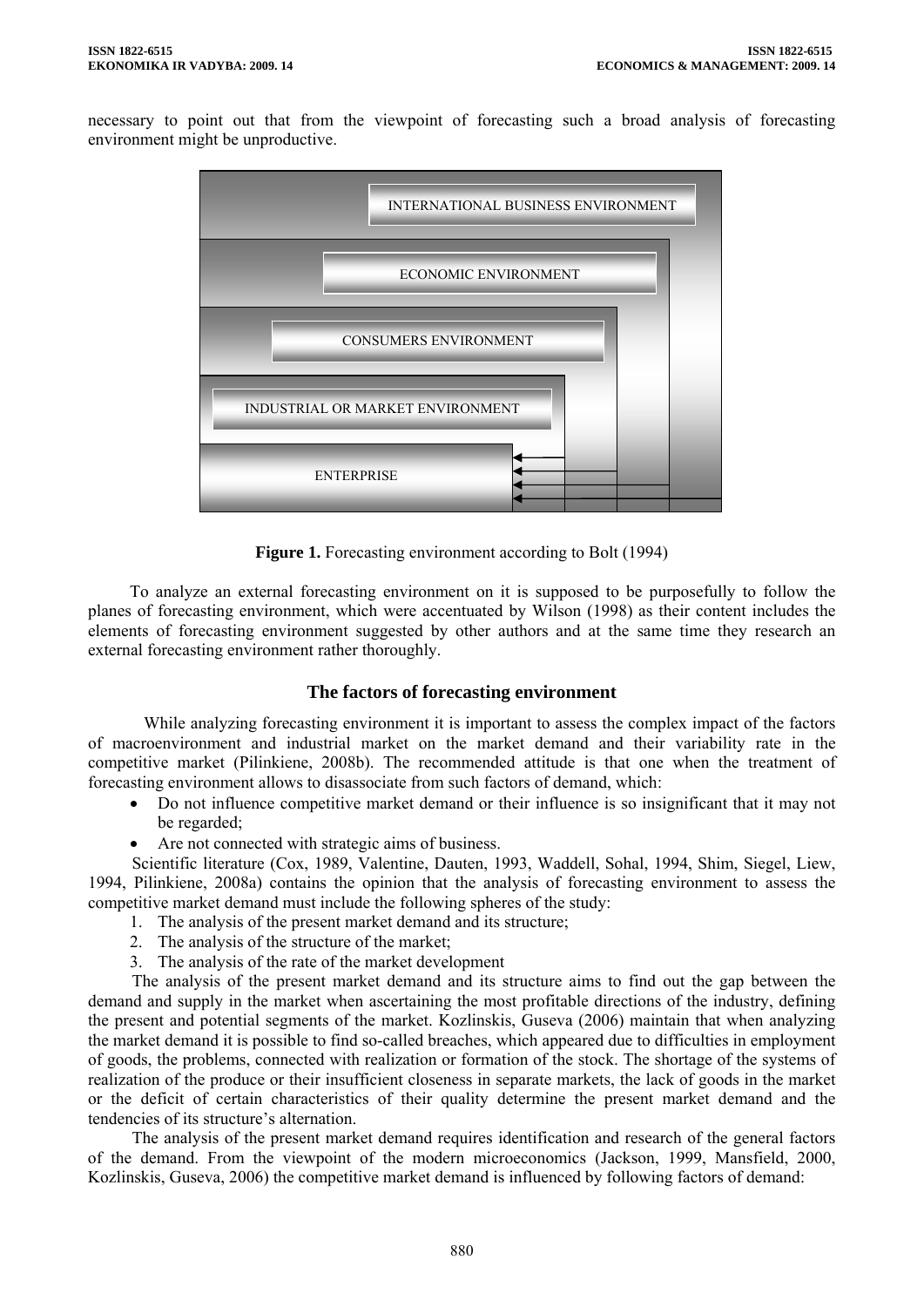- Price of goods;
- Customers' incoming and their variation;
- Prices of refreshed goods and substitutive goods;
- Consumers' requirements, taste and preference;
- Supply of goods;
- Qualitative characteristics of goods.

The accentuated factors affect the market demand differently subject to the type of the good, the structure of the market, elasticity of the demand in regard to the prices/incoming and others. It is necessary to point out that the assessment of the market demand performed with the reference to the analysis of the mentioned factors only might ignore the influence of many quantitative or external factors.

In order to perform the detailed analysis of the competitive market demand it is supposed to be purposefully to research the greater number of the factors of demand classifying them into more common groups according to the following criterions (Karsten, 1990, Bails, Peppers, 1993, Bolt, 1994):

- The nature (economical, social, cultural, juridical, demographic, technological, natural and others);
- The extent of control (controlled and uncontrolled);
- The extent of the impact (direct and indirect);
- The circuit of action (internal, external).

The study shoes that such classification is quite logical and includes all the groups of the factors of demand. However an inevitable problem takes place that is how to select exactly the most important factors for the particular market demand in the competitive market or how to disassociate from unimportant factors.

The performed academic researches connected with the analysis of the structure of the market showed that scientific literature presents an ambivalent opinion: one group of scientists (Pride, Ferrel, 1993, Waddell, Sohal, 1994) give voice for the research on the extent of the market attractiveness and the most important factors of competition conditioning the alternation of the rate of profit, whereas the others (Cox, 1989, Karsten, 1990, Waldman, Jensen, 1998) suggest to estimate the extent of the market concentration.

When analyzing the market attractiveness it is important to assess such factors of the market forecasting environment as rivals, suppliers, consumers. Hanke (1992) points the amount of investments, the extent of involution of production management, expenses for formation the network of realization as additional factors having influence on the market attractiveness.

According to some scientists (Cox, 1989, Peppers, 1993, Bolt, 1994, Kirsten, 2000) the analysis of the rate of the market development is considered to be one of the most important directions of the research on forecasting environment. The rates of the market - as the branch of the industry or economy- development are traditionally studied using the model of the market's existence cycle. According to this model the branch or the market during the process of its existence has four stages: establishment, development, maturity and decline (Pride, Ferrel, 1993), and in the opinion of other authors (Cox, 1989, Bolt, 1994) there are six stages of the branch development (table 1). Every stage has its special characteristics, duration and the means of analysis.

The studies show that the main criterion of identification of the stage of the branch existence cycle is the dynamics of the demand for the branch products and the rate of profit. The increased rate of profit and the rate of development of the demand point to the stage of the branch development, and the rates of the mentioned indexes development dropped off to the mean importance inside the branch signal entering the stage of maturity.

According to Wilson (1998) from the viewpoint of forecasting the branch existence cycle can be analyzed from the two aspects, i.e. accentuating the internal and external factors of demand before and after the branch existence cycle or the development of its separate stages. In the first case such identification of the factors of demand makes forecasting of the branch demand easier and facilitates the companies' decisions on the strategic actions to form the competitive advantage in the market. In the second case determination of the factors of demand is interpreted in retrospect and the aim of this process – with the reference to the determined factors of demand and the extent of their alternation - is to get the more exact forecasts in that branch or in the market.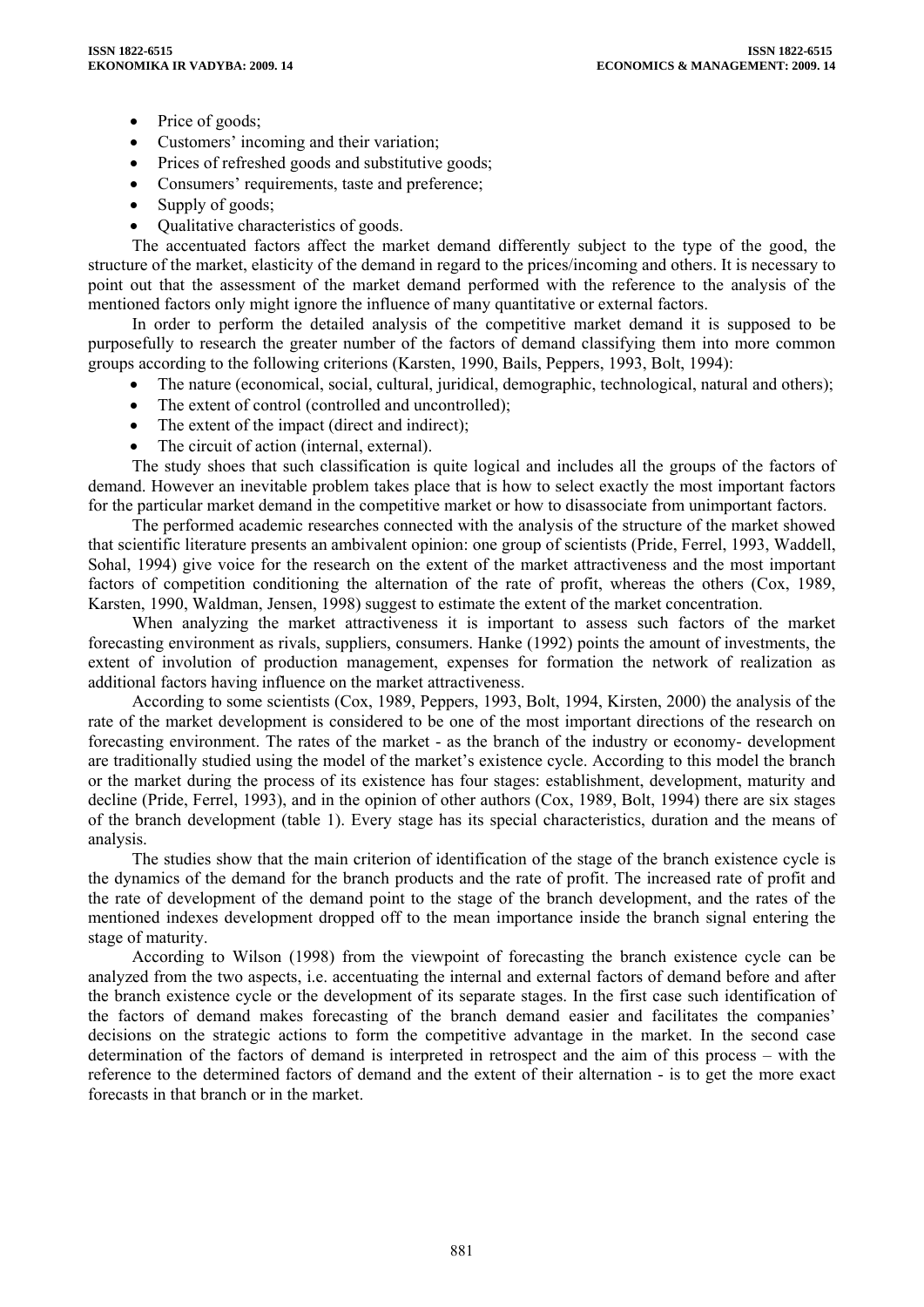| According to Pride,<br>Ferrel (1993)                                       |                                                                                                                                                                                                                                                                 | Development                                                                                                                                                                                                                                                 |                                        | Maturity                                                                                                                                                                                                                                                                               |                                    |                                                                                                                                                                                                                                                                |  |
|----------------------------------------------------------------------------|-----------------------------------------------------------------------------------------------------------------------------------------------------------------------------------------------------------------------------------------------------------------|-------------------------------------------------------------------------------------------------------------------------------------------------------------------------------------------------------------------------------------------------------------|----------------------------------------|----------------------------------------------------------------------------------------------------------------------------------------------------------------------------------------------------------------------------------------------------------------------------------------|------------------------------------|----------------------------------------------------------------------------------------------------------------------------------------------------------------------------------------------------------------------------------------------------------------|--|
| According to Bolt<br>$(1994)$ , Cox $(1989)$                               | Establishment                                                                                                                                                                                                                                                   | the branch<br>development<br>The<br>$\mathbf{f}$                                                                                                                                                                                                            | "exploitation"<br>of the branch<br>The | Maturity                                                                                                                                                                                                                                                                               | saturation<br>of the branch<br>The | Decline                                                                                                                                                                                                                                                        |  |
| Characteristics<br>of<br>the stages of the<br>branch<br>existence<br>cycle | 1. Active publicity;<br>2. Growing expenses<br>for investigations,<br>projects and<br>publicity;<br>3. Realization of<br>goods on easy<br>terms for certain<br>consumers;<br>4. The company's<br>endeavour to get<br>the dominant<br>position in the<br>branch. | 1. Increasing<br>number of<br>consumers;<br>2. Increasing<br>expenses for<br>publicity;<br>3. Cutting the prices<br>because of the<br>economies of the<br>extent;<br>4. Elaboration of<br>innovations;<br>5. Increasing profit;<br>6. Increasing<br>demand. |                                        | Fixing the number<br>1.<br>of customers;<br>2. Decreasing<br>expenses for<br>publicity;<br>3. Product<br>differentiation;<br>4. Decreasing costs<br>because of the<br>economies of the<br>extent:<br>5. The profit<br>amounts its<br>maximum;<br>Stabilization of<br>6.<br>the demand. |                                    | 1. Competition<br>grounded on cutting<br>prices but not<br>innovations;<br>2. The decline of<br>production due to<br>penetration of other<br>branches or<br>markets;<br>3. The exit from the<br>branch;<br>4. Decreasing profit;<br>5. Recession in<br>demand. |  |

**Table 1.** The stages of the branch existence cycle and their characteristics

The analysis of the literature shoes that despite the wide spectrum of the researches the environment as the object of the study of forecasting is not investigated enough, there is the lack of the more strict methods of classification of the factors of forecasting environment which could accentuate the interaction between the object of forecasting and the factors having influence on it.

# **Conclusions**

- 1. The analysis of conceptions and methods of forecasting showed that forecasting environment as the object of the study is not investigated enough. The analysis of forecasting environment is performed on different levels accentuating unequal number of elements, which form the environment and suggesting different names and content for them.
- 2. In order to find the stricter methods of classification of the factors of forecasting environment it is suggested to perform the analysis of forecasting environment accentuating the planes of macroenvironment and industrial market's environment.
- 3. With the reference to the performed academic studies of forecasting environment and its factors it is suggested to define forecasting environment in the context of an assessment of competitive market demand as a whole of available internal and external factors and characteristics of the market, which determine foresight of the market demand and its assessment in the competitive market.

### **References**

- 1. Bails, D.G., Peppers, L.C. (1993). Business Fluctuations. London: Prentice Hall International.
- 2. Bolt, G. (1994). Sales Forecasting. London: Kogan Page.
- 3. Clar, G.N. (2003). Forecasting Options for the Future: to Gain Foresight to Select and Shape them. Journal of Forecasting, 22(2), 83-91.
- 4. Cox, W.E. (1989). Industrial Marketing Research, 3rd ed. Toronto: John Wiley and Sons.
- 5. Grant, R.M. (1991). The Resource-Based Theory of Competitive Advantage. California Management Review, Spring, 119-135.
- 6. Hines, A. (2006). Strategic Foresight: the State of the Art. The Futurist, 40(5), 18-21.